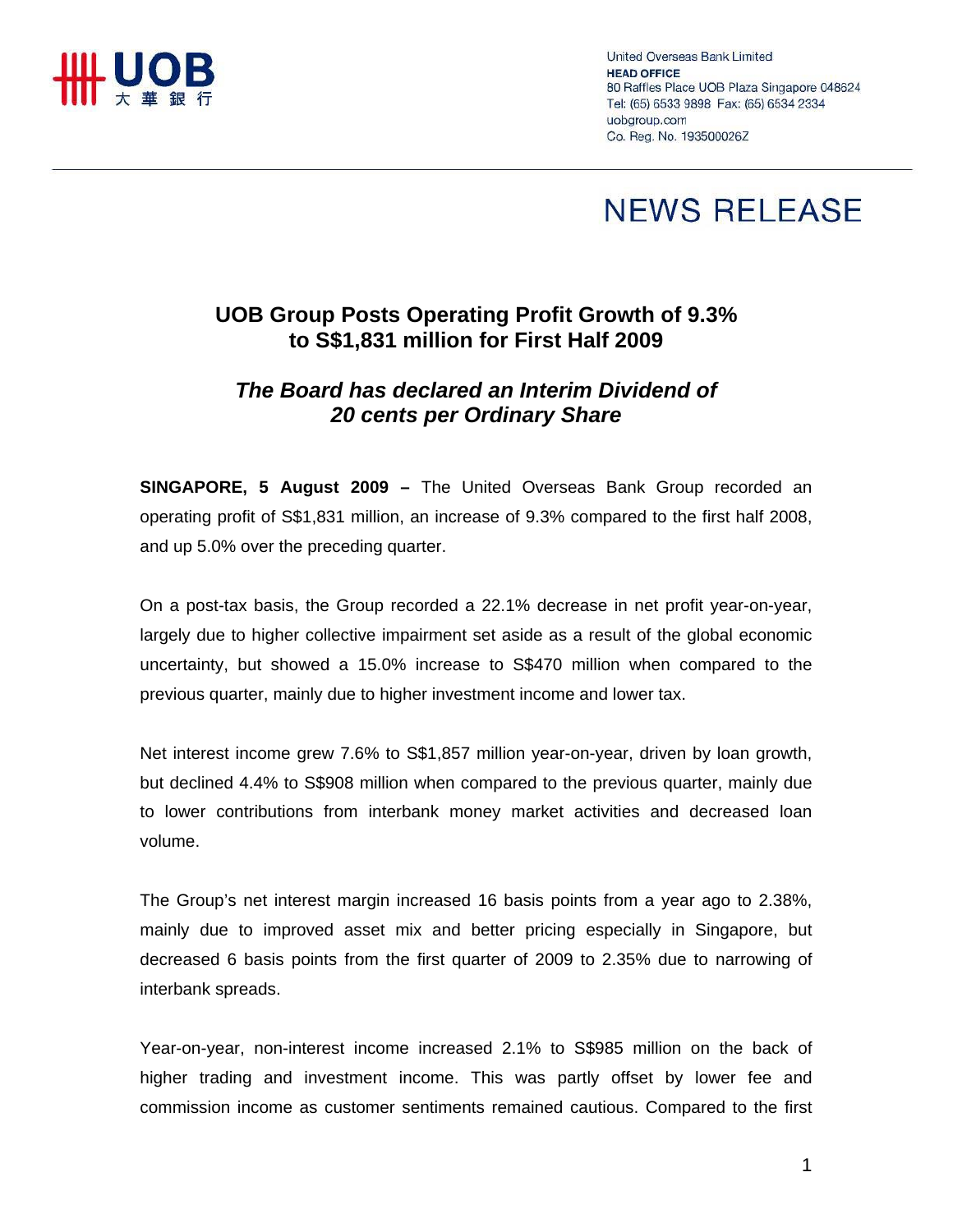quarter of 2009, non-interest income rose 26.8% to S\$551 million, mainly due to higher investment income and higher dividend income, partly negated by lower fee and commission income mainly from loan-related activities.

For the first half of 2009, total operating expenses was well controlled at S\$1,011 million. However, when compared to the preceding quarter, total operating expenses increased 6.1% to S\$520 million. The increase was due to higher bonus provision as well as higher revenue-related expenses.

Impairment charges rose 212.9% to S\$842 million year-on-year. Collective impairment of S\$495 million was provided for loans, investments and foreclosed assets in the first half of 2009 in view of the uncertain global economic outlook. The increase in individual impairment on loans was from borrowers affected by the economic slowdown.

Compared to the previous quarter, impairment charges grew 23.1% to S\$465 million. Collective impairment of S\$321 million was set aside for loans, investments and foreclosed assets in the quarter on a prudence stance in view of the unstable global economic conditions. This was partly offset by write-back of individual impairment on investments and lower individual impairment on loans.

The Group's net customer loans of S\$97.8 billion as at 30 June 2009 was 0.4% higher than a year ago but 1.9% lower than the last quarter, due to prudent and selective loan growth. Increase in housing loans was negated by decrease in loans to financial institutions, manufacturing and general commerce sectors.

Customer deposits decreased 2.0% from the last quarter due to lower fixed deposits, partly offset by higher savings and current accounts. Compared to 30 June 2008, customer deposits increased 7.3% due largely to higher savings and current accounts. When compared to the previous quarter, loans to deposits ratio improved by 10 basis points to 83.6% as at 30 June 2009.

Non-performing loan (NPL) ratio increased to 2.4% from 1.5% a year ago and from 2.1% in the previous quarter. The Group's asset quality remained sound and the credit deterioration was not as bad as what many have predicted.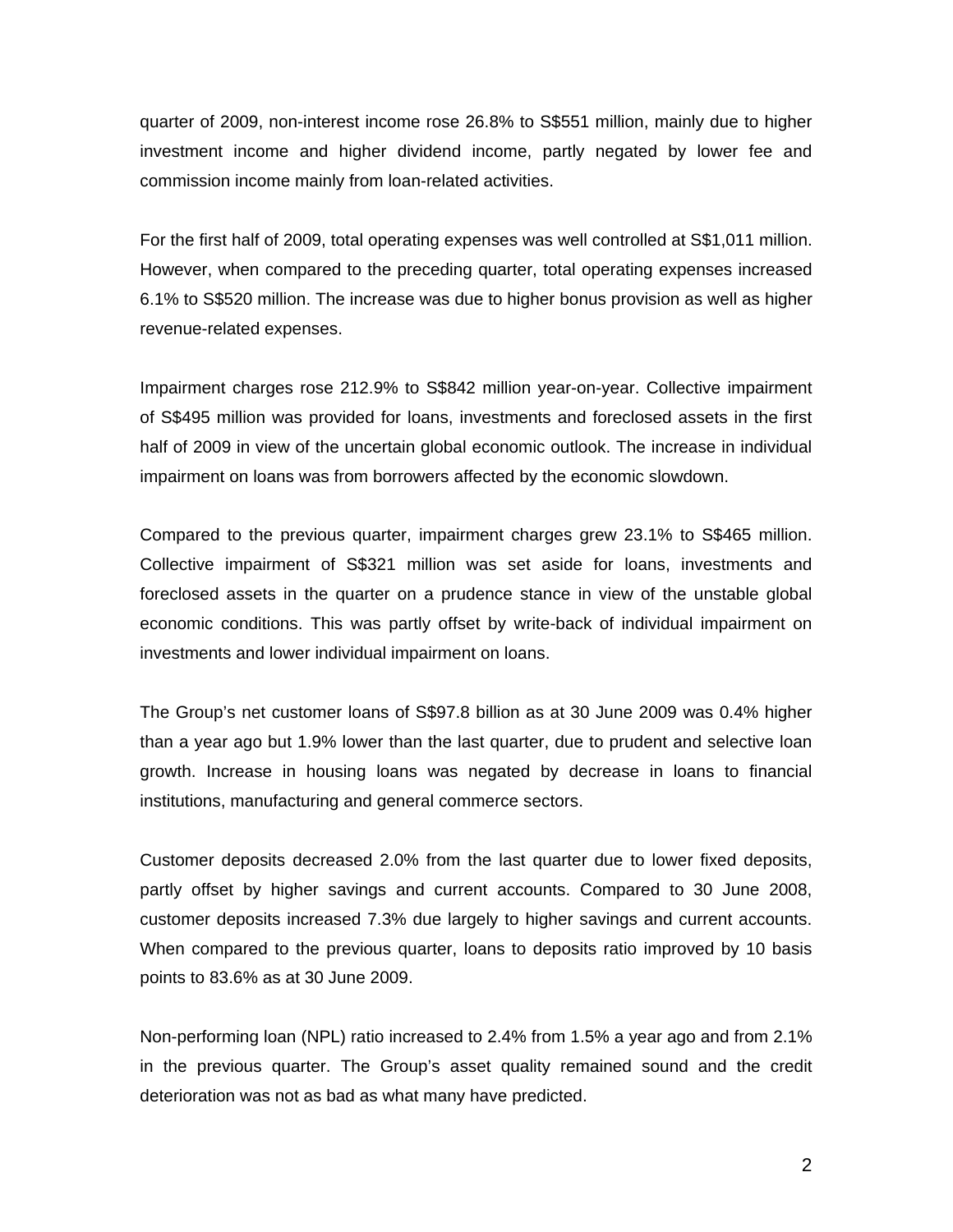Underlying asset quality remained strong. AFS reserves recovered by a further S\$1.2 billion during the quarter from higher debt and equity valuations, as market sentiments improved.

The Group's Tier 1 and total capital adequacy ratios (CAR) of 12.6% and 17.5% respectively as at 30 June 2009, were well above the minimum of 6% and 10% required by the Monetary Authority of Singapore. The increase in CAR over 31 March 2009 was largely attributed to lower risk-weighted assets.

The Board has declared an interim dividend of 20 cents per ordinary share.

Mr Wee Ee Cheong, the UOB Group's Deputy Chairman and Chief Executive Officer, said: "Overall, we delivered a decent set of results in a profoundly challenging environment. Focusing on the basics of banking over the years and building a strong franchise have provided us with sustainable revenue even as we maintain an even keel in rough waters.

Looking ahead, we are certainly more upbeat about prospects as global sentiments improve. However, there are still structural issues confronting the global system. The bottoming out process and economic recovery will be gradual. One thing is clear though: 'maximum fear' is behind us and it would take a lot more shocks to bring us back to the panic mode in late 2008.

At UOB, whether in good or bad times, we continue to build capabilities to achieve synergies across our regional network. With our long-term commitment to building a sustainable franchise, we stand ready to capture opportunities when the upturn comes."

- ends –